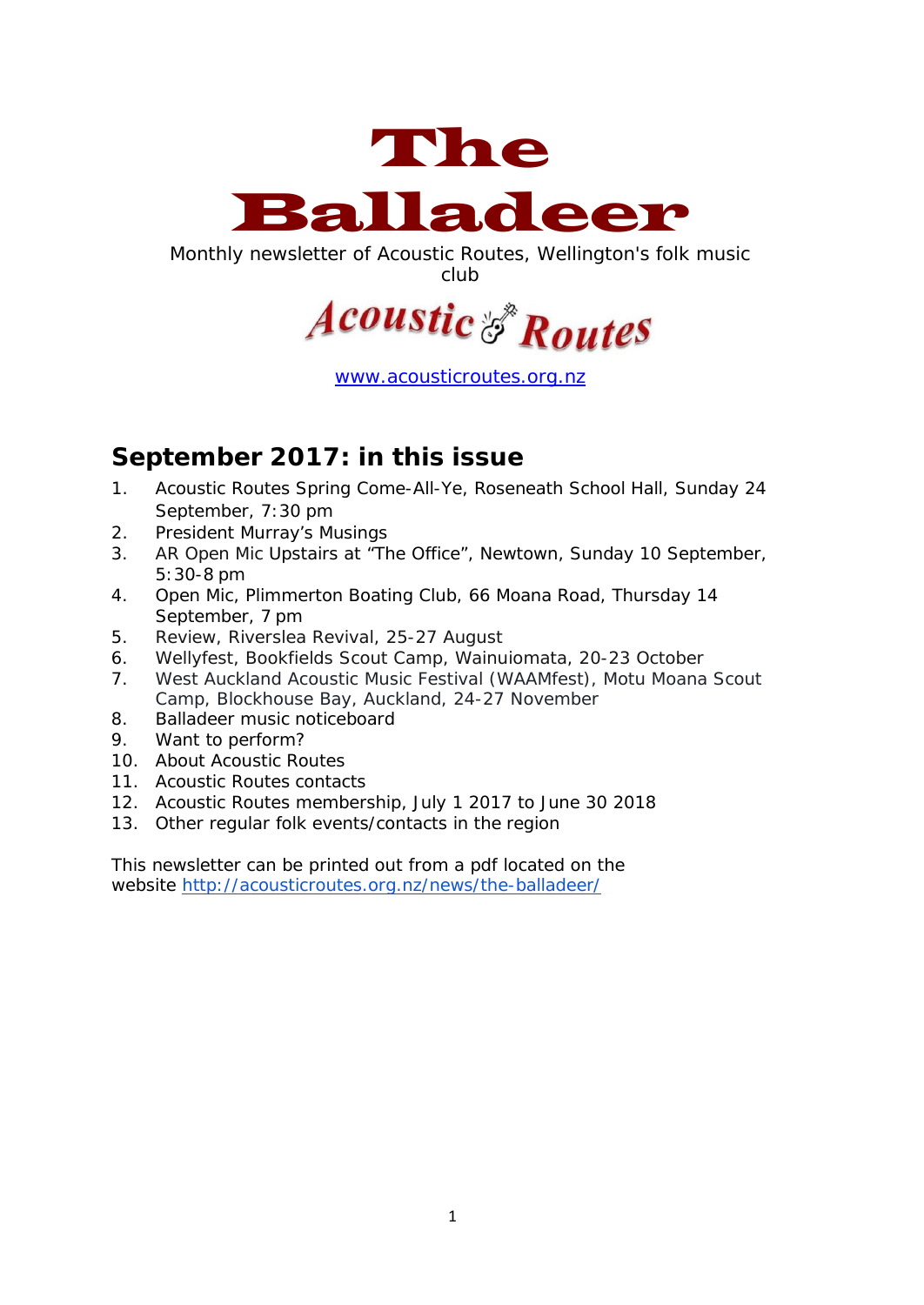# **1. AR Spring Come-All-Ye, Roseneath School hall, Sunday 24 September, 7:30 pm**

Come celebrate spring at our Come All Ye circle concert.

Bring along songs, tunes, poems, or whatever that relate to the spring or the seasons. Entry \$5



### **2. President Murray's Musings**



Hi Folkies and Others

I'm now your new Acoustic Routes Committee President - for better or worse?

I am surrounded by a very capable, extremely supportive, experienced and enthusiastic committee, namely: Secretary, Kevin Ikin; Treasurer, Sue Ikin and Committee Members Madeline Ashworth, Liz Auchinvole, and Pamela Gerrish Nunn.

#### **Thanks**

I'd like to thank the outgoing committee for their very hard work ensuring that Acoustic Routes ran smoothly during the past year - outgoing Committee Members Emma and Annie, and in particular our outgoing President Janette Munneke, who for much of the year managed to run our club via her cell phone, from Great Britain. Quite an astonishing feat! I'm very pleased to announce that at the AGM, Janette was granted Life Membership of our club.

I would also like to thank the following people who assisted the club from outside the committee during the year.

- Kevin Ikin for running our Monthly Sunday afternoon whiteboard concert at the Office, Newtown.
- Roy Mc Guinness for running his monthly Thursday evening whiteboard concert at the Plimmerton Boating Club in association with Acoustic Routes.
- Philippa Gander for compiling, producing and distributing our monthly electronic club newsletter, the Balladeer, and updates when needed.
- John Burnell, our electronic wiz, for ensuring that all our electronic communications operate seamlessly.
- Annie McGregor and Roy McGuinness for running our annual folkie retreat at Riverslea Lodge on the Otaki Gorge Road. In fact Julie, Dom and I have just spent this last, wonderful weekend there, socialising, playing and singing with other folkies. Also for their wonderful Waitangi Day party which is part of the Acoustic Routes calendar.
- Sue and Kim Rose for once again welcoming us to their lovely home for the 2016 Acoustic Routes Christmas party.
- Roseneath School for hiring their lovely, newly refurbished, hall to us.
- Dominic Rowsell for so ably setting up and driving our sound system.
- All the performers and MCs who have entertained us so well throughout this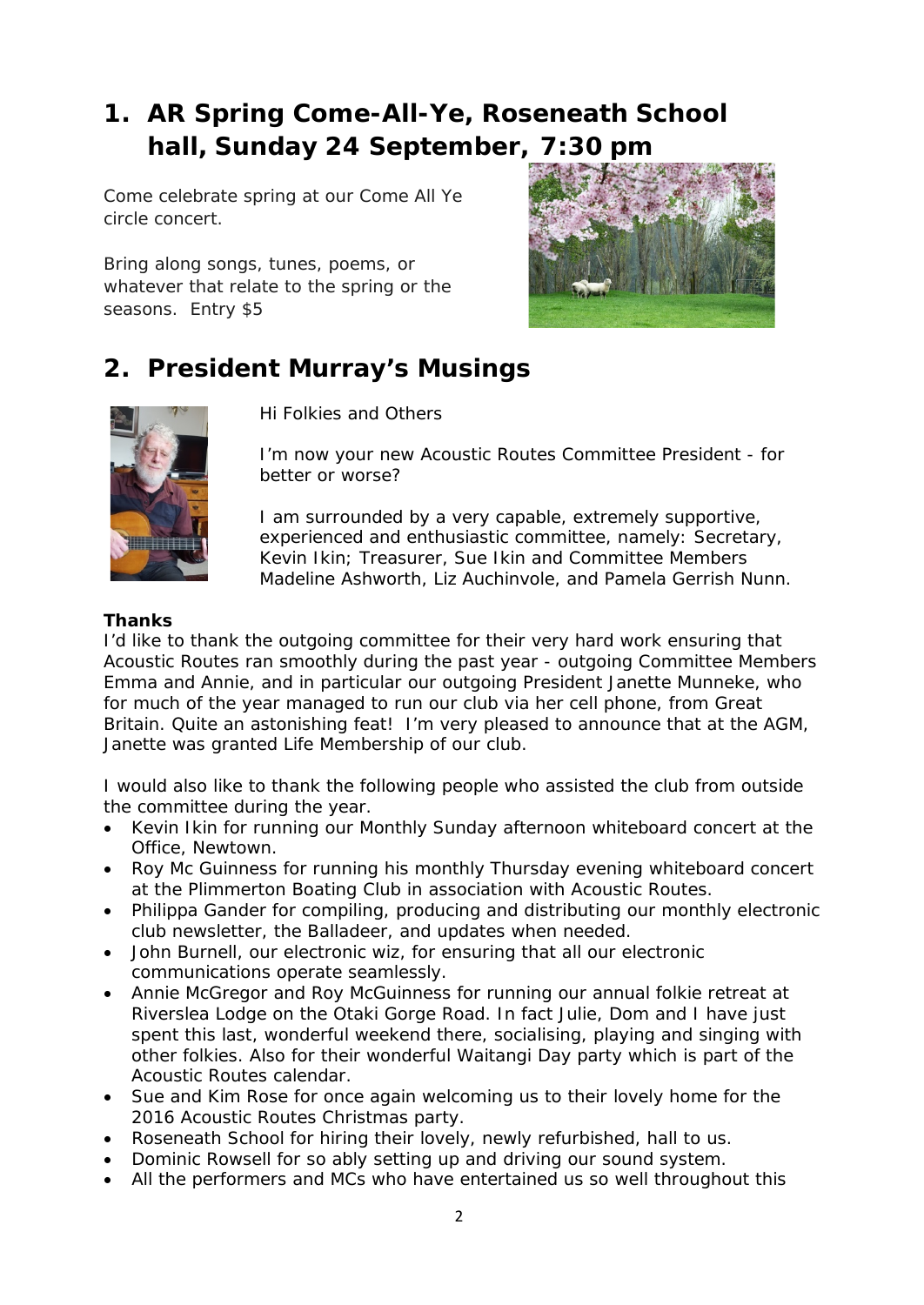past year.

• Every one of you who has attended and supported our club in so many ways, throughout the years.

It is my understanding that all of these people are happy to continue in these roles. Once again a huge thanks to all of you.

#### **The AGM**

The AGM was well attended and we elected the aforementioned Committee. During the meeting the J A Pan Memorial trophy, awarded annually to the most improved performer, was awarded to Dominic Rowsell (based on strong support for him, despite his family connections!). Also as mentioned before, Janette was awarded a much-deserved Life Membership.

#### **A little about me and what I'd like to see**

Although I have been involved with the club right from it's inception, this will be the first time that I have served on the committee. I was a member of the steerage committee which created "The Folk Center", now known as Acoustic Routes, sometime in the very late 1960s. I want to keep everything that we presently have but I would also like to make some quite big changes. These are my views and not necessarily ones shared by all the Committee Members.

Briefly, I would like:

- To build up the community of the club the people who feel that they have ownership of, or a stake in the club.
- For the club to become far more active, with events at least weekly and quite a wide range of activities.
- For the club to become more participatory. Yes I want to keep the high quality concerts we currently present, but I also want to see as many of you as possible out there, actively involved with the club's music.
- A much larger involvement from younger people, running events and activities of their own, on their own terms. They are the future of our club;
- To run activities that are family-friendly.
- For Acoustic Routes to have a close working relationship and run shared events with other clubs and groups who are involved with our kind of music. Including but not limited to: Mainly Acoustic, Levin Folk Club, The Wellington Bluegrass Society, The Victoria University Folk Club, The Welsh Dragon session, The Sprig and Fern traditional singing session, the Americana sessions, the many whiteboard concerts around the region, etc.
- For the club to organize teaching sessions, maybe workshops so that we can assist each other to grow.

#### **Your role**

I'd like to hear from you if you have ideas and or offers of help. [president@acousticroutes.org.nz.](mailto:president@acousticroutes.org.nz) I want this club to be about you, your wishes and needs.

We are only a Committee of 5 - we can't possibly run everything. I would like people from our community, maybe you, to come forward and assist us from outside the Committee. That could include running ongoing or one-off events.

#### **Coming up**

We already are in negotiation with a number of overseas, national and local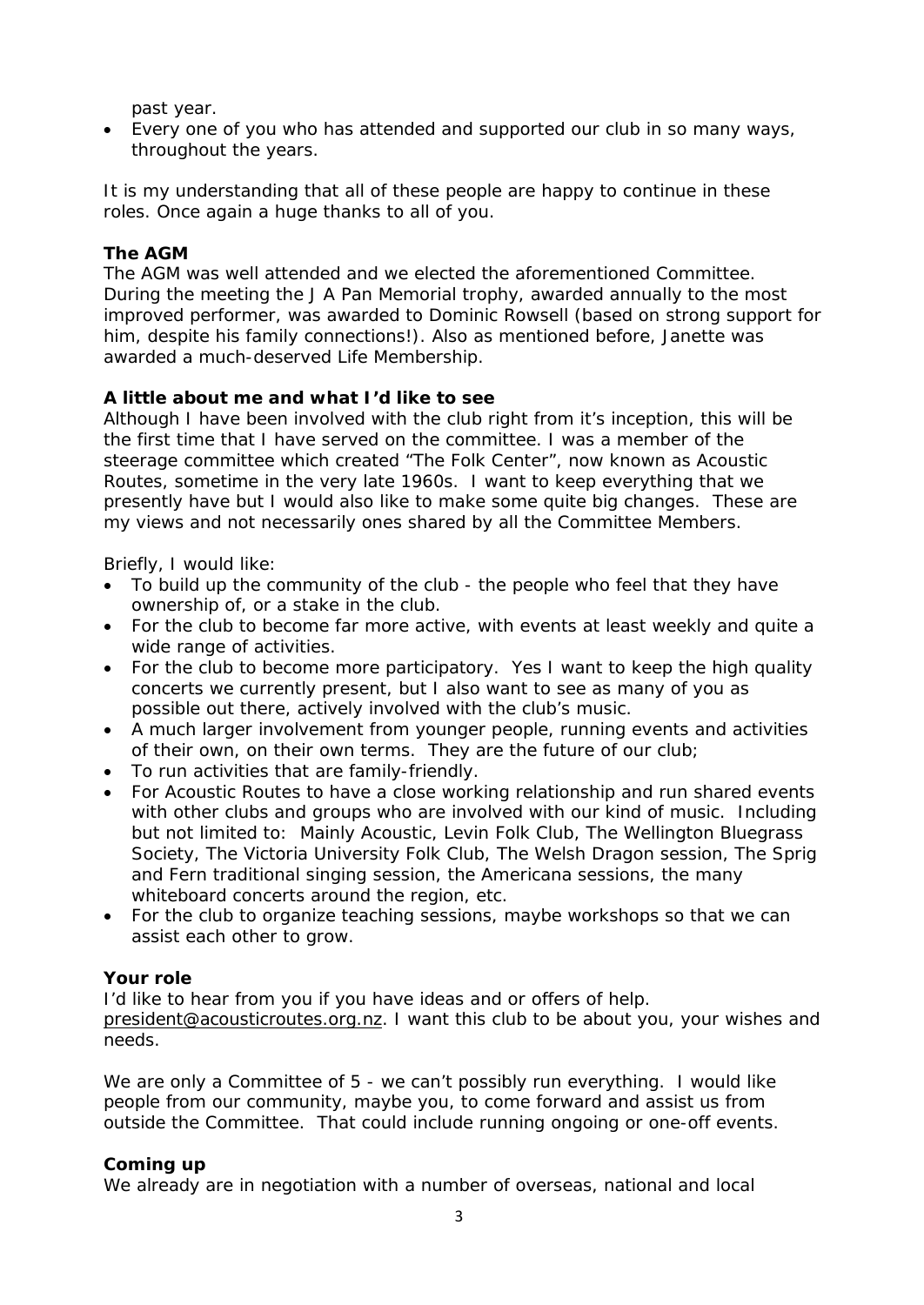performers. We had been hoping the Kieran Halpin would have been our Sunday 24 September guest (note the change of night for this month). Unfortunately there were some communication problems and so we have now decided to hold a Come All Ye. We would like as many of you as possible to come along prepared to give us a song or tune. Let's make this a wonderful first night, for our year - one that is all about you.

Love to hear from you and see you soon.

Murray Kilpatrick.

### **3. AR Open Mic Upstairs at "The Office", Newtown, Sunday 10 September, 5:30-8 pm**



The AR Open Mic at the Office in Newton is a regular feature the second Sunday of each month, with Newtown Acoustic Sound hosting the other weekly sessions.

The venue is the upstairs room at "The Office" bar in Newtown's main street, Riddiford St, just south of the intersection with Rintoul St. It's a very good space for live music, with food and drink available from the bar downstairs.

Contact: [kevin.ikin@clear.net.nz](mailto:kevin.ikin@clear.net.nz)

## **4. Open Mic, Plimmerton Boating Club, 66 Moana Road, Plimmerton, 14 September, 7 pm**

This great night in a lovely venue, hosted by the inimitable Roy McGuinness, is now under the umbrella of Acoustic Routes. Low cost drinks and food, and a sound system. Put this one on your calendar as a regular event.

If you want to find out more, contact Roy on (021) 433-878.

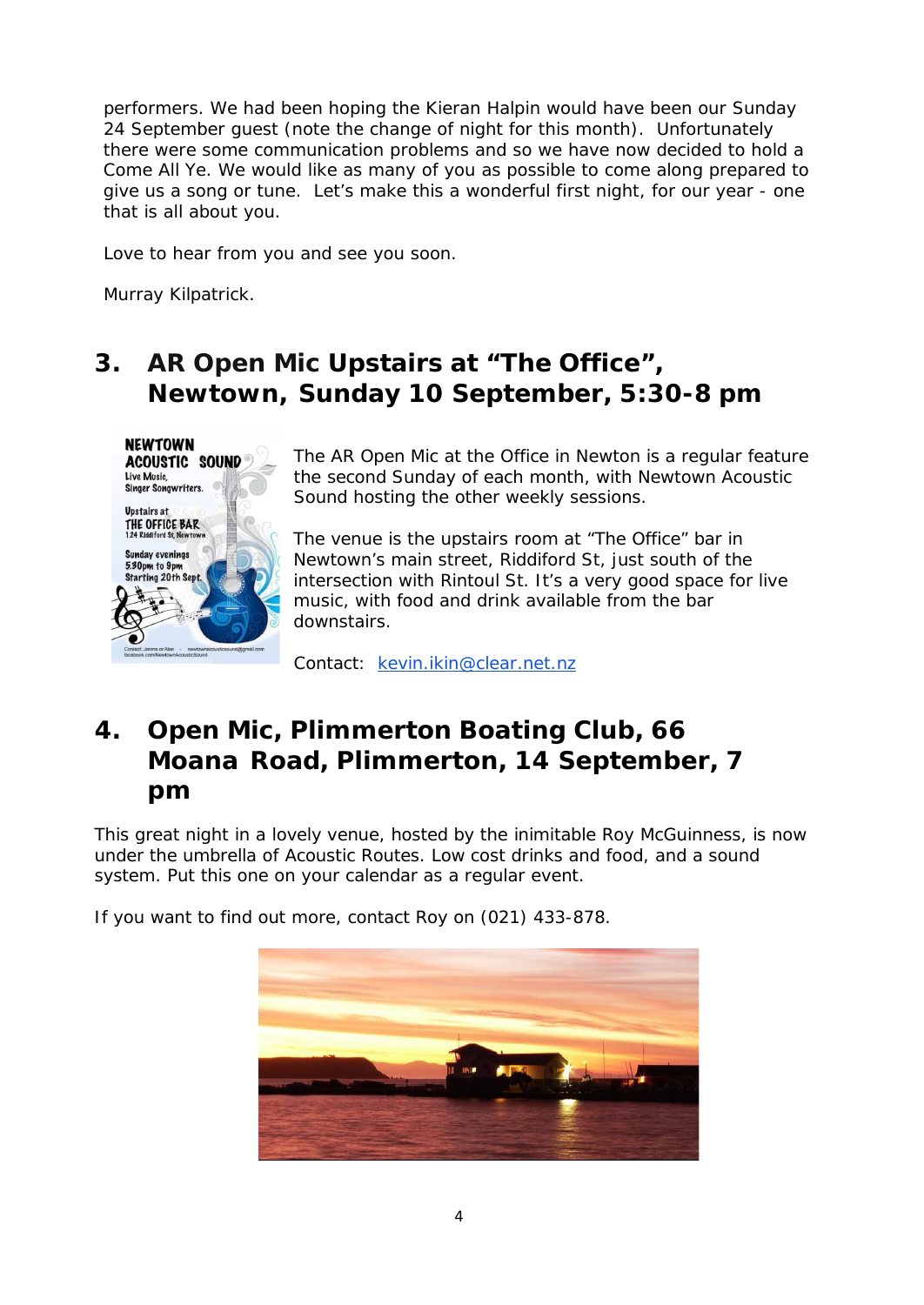# **5. Review, Riverslea Revival, 27-29 August**

This could be one of the best kept secrets on the yearly Acoustic Routes calendar. It happens just once a year, and has been happening for about a thousand or more. Way up Deliverance Valley (Otaki Forks Road) where the moonshine flows and the banjos twang, is an eclectic group of old baki-spittin' folkies, who huddle together for safety each year.



This year's gaggle was no different - safe, warm and content in their musical turmoil, as the distant pigs squealed and tunes rang through the hollers. The locals stay clear of these annual strangers and there is peace in the valley - some of the time at least! Peace to relax in the comfort of good food, company and soft bunks.

What more could an angst-driven singer/songwriter want but a captive audience to torture?

Riverslea Retreat (the place) - don't tell anyone about it. But if musical torture is your thing, it's the perfect chamber to be strapped down in for a weekend. I thoroughly enjoy it (but I'm wired that way) and come away as happy as the porker in the distance.

Note to dear reader – don't believe anything I say and please don't worry if you do choose to join us next year. The eyes in the bush, with shot guns at the ready, are there for 'your protection'. But I do exaggerate just a little - they could have been 303s this year. I'm just helping to keep Riverlea Revival a dark secret, and so the pig dogs don't get too excited next year when brave new souls arrive. I can tell you for sure a great time was had by the survivors this year. It was just superb in every way and congrats to the organisers, cooks and music makers.

PS Try to arrive when the hurdy gurdys are playing, the locals run for cover and it's much safer.

Brother Julian (Ward)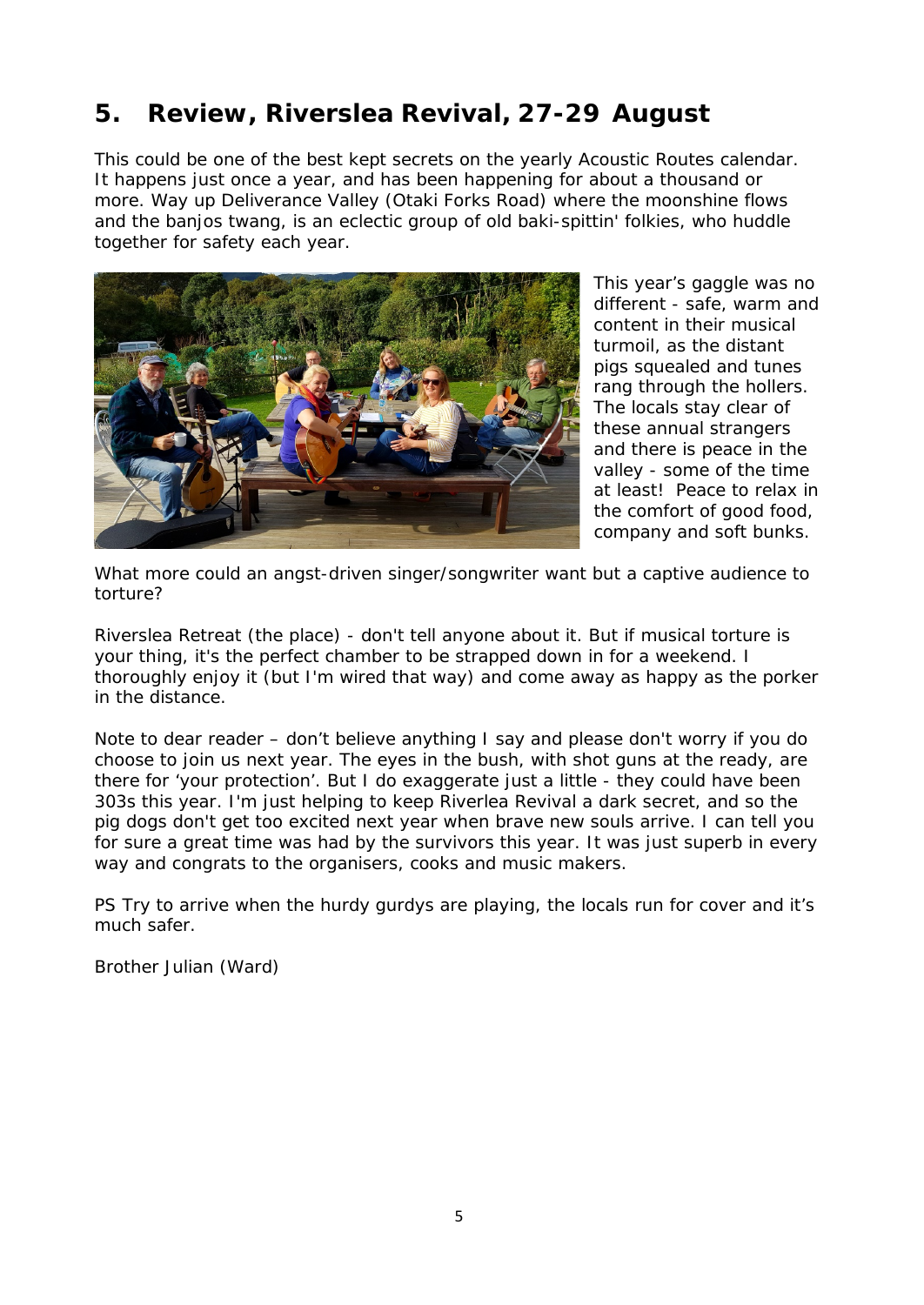### **6. Brookfields Scout Camp, Wainuiomata, 20-23 October**



Earlybird bookings now open. To buy your tickets go to the web site: [www.wellingtonfolkfestival.org.nz](http://www.wellingtonfolkfestival.org.nz/) This year's amazing guest list includes:



**Richie and Rosie** from USA: Richie Stearns and Rosie Newton are a dynamic duo performing music rooted in the Americana tradition. Over the past four years they have collaborated in various projects and formed the duo after hours of jamming in Stearns' kitchen, experimenting with traditional and original songs. Richie Stearns and Rosie Newton take the fiddle, banjo combination to new levels as they continue to expand the boundaries of this tradition.

**Guilhem Desq** from France is an electro-acoustic hurdy gurdy player offering a surprising journey around his unusual instrument. Although he draws his energy from his instrument's tradition, he gets his inspiration mainly from modern music and improvisation. He keeps exploring the endless sound possibilities of the hurdy gurdy to create a universe where places, times and feelings are mixed all together, and in which he invites us to travel, for a few turns of his wheel …

Guilhem will be at the Festival thanks to funding from the New Zealand France Friendship Fund.



**John Leo Carter** from Ireland. John Leo's texts have been described as pure poetry, a unique musical experience. He plays a variety of instruments but his voice is his first. In his songs the words come to life with both power and sensitivity. Being on stage and at the same time filling it so completely with the help of his voice, Guitar and a Bodhran, It is an art. He plays a variety of instruments but his voice is his first. In his song the words come to life with both power and sensitivity. John Leo's first solo album "Candyfloss Girl" was very well received and had great reviews in Ireland. His second album No Monsters only toys is currently in the running for album of the year 2017 in Ireland.

**Vikki Clayton and Gilly Darbey** are Growing Old Disgracefully! Imagine Ab Fab meets the Topp Twins and you have an idea of the fun ahead. But amongst the jokes and stories you can hear the most exquiste music ranging from Trad folk, self penned, blues, jazz. These ladies have impeccable credentials, between them they have worked with Richard Thompson, Taj Mahal, Van Morrison, Jasper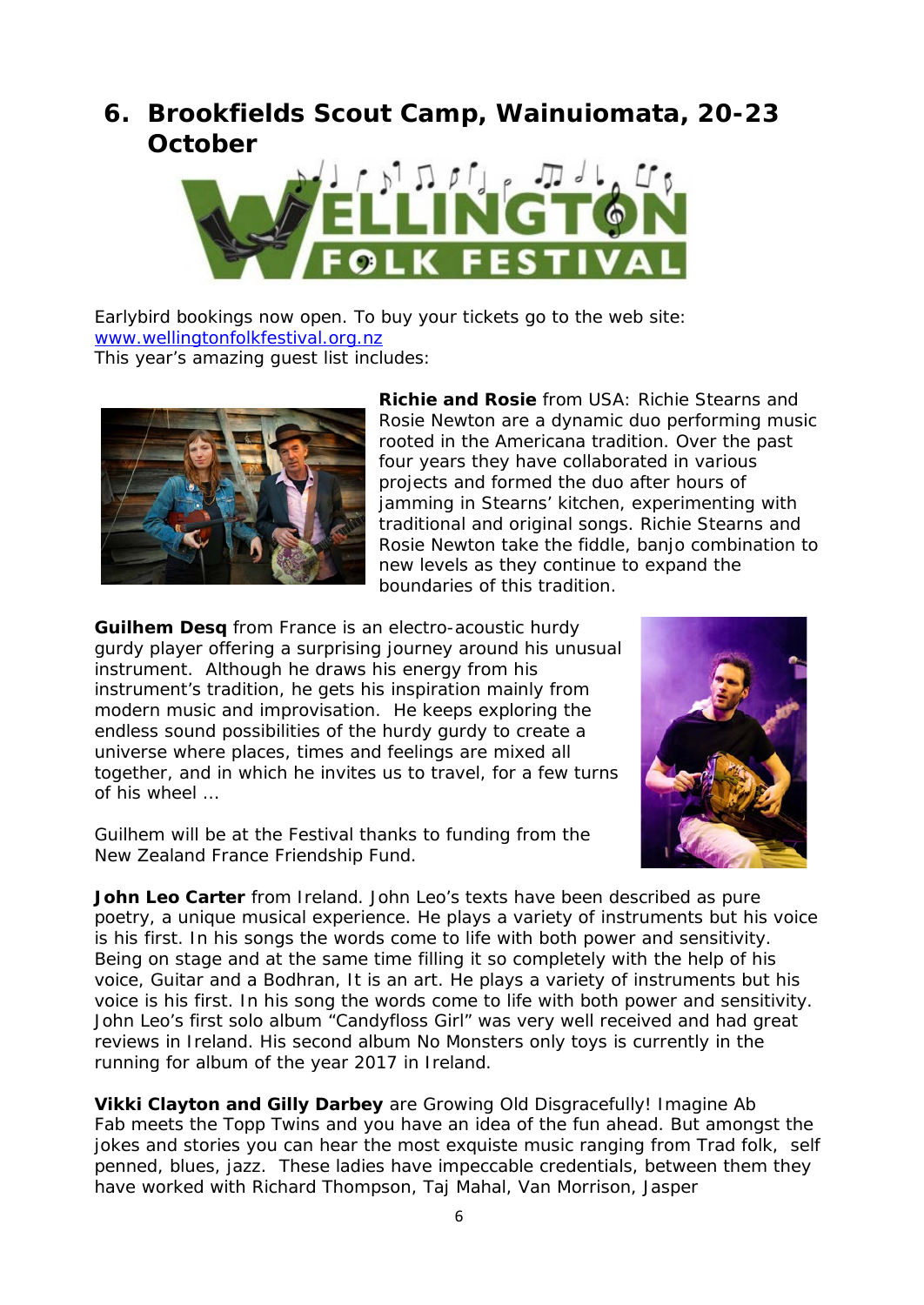Carrott, Fairport Convention – oh the list goes on. There's not a note Gilly can't sing – nor a style. Her version of Both Sides Now has been described as the "definitive ". Vikki's voice has been likened to Sandy Denny and described by the Guardian as "Peachy " ???? and "Crystal Clear". Add two fine guitars and you have a musical delight to enjoy.

**Helen Dorothy & Co.** Helen delivers her "beautifully-crafted, intelligent songs" in sparkling and intimate performances, with a unique voice and expressive guitar work. At WellyFest she will be accompanied by PLot, the gloriously groovy combination of Paul and Lott! Together with guest virtuoso harmonica player Neil Billington, they will be embarking on a musical mission to engage, enthrall, amuse, delight, and move the audience, in celebration of her latest album of songs.

**Reverie** have just launched their first album and it's awesome. They are Victoria Vigenser and Tony Hillyard. They share a love of lyrical music, from contemporary compositions to traditional folk song. They are recognised for their uncanny vocal blend, and performances that are liberally laced with strong, emotional melodies and lyrics. You'll be able to see and hear this fabulous duo at Wellyfest plus learn from them! As well as giving a concert they'll be leading the choir... we can expect some awesome harmonies!

**Hot Diggity** is the only all-female bluegrass band currently playing in New Zealand.



They play original songs by Heather Carrigan (mandolin, guitar and vocals) and Deborah Mackenzie (guitar and vocals) along with plenty of bluegrass favourites. Backed up by Jenine Abarbanel (bass and vocals), Sue Drake (banjo and vocals) and Krissy Jackson (fiddle and vocals), they put out a powerful, lively sound with hot instrumentation and tight harmonies.

Hot Diggity was formed in 2014, but all five members are veteran musicians having played

with numerous other bands in a variety of musical styles for years.

**The T-Bone Trio** present a soulful blend of high-energy Americana music played on guitars, mandolin, banjo and fiddles with close vocal harmonies and fiery instrumentals. Comprising of Gerry Paul, Cameron Dusty Burnell, and Richard Klein, the T-Bone Trio play an eclectic mixture of styles within the Americana genre, drawing on their backgrounds in Old Timey, Bluegrass, Country, Cajun, Zydeco and Blues.

**Broken Lexicon** Hailing from that place where vocabulary ends and art takes over, Broken Lexicon are an acoustic duo who weave together a Kiwi Russian fusion of music that is lively, heartfelt and original. Crafting songs with a Folk-Funk, Gypsy-Jazz flavour. The duo is made up of New Zealander Brook Davies, with her connective lyrics and catchy melodies, and Russian born Alexey Medvedev with his highly percussive, finger-picking style of acoustic guitar playing, which was developed in the streets and music academies of Moscow.

**Fuego Latino** may come all the way from Hawkes Bay but they play authentic Italian music.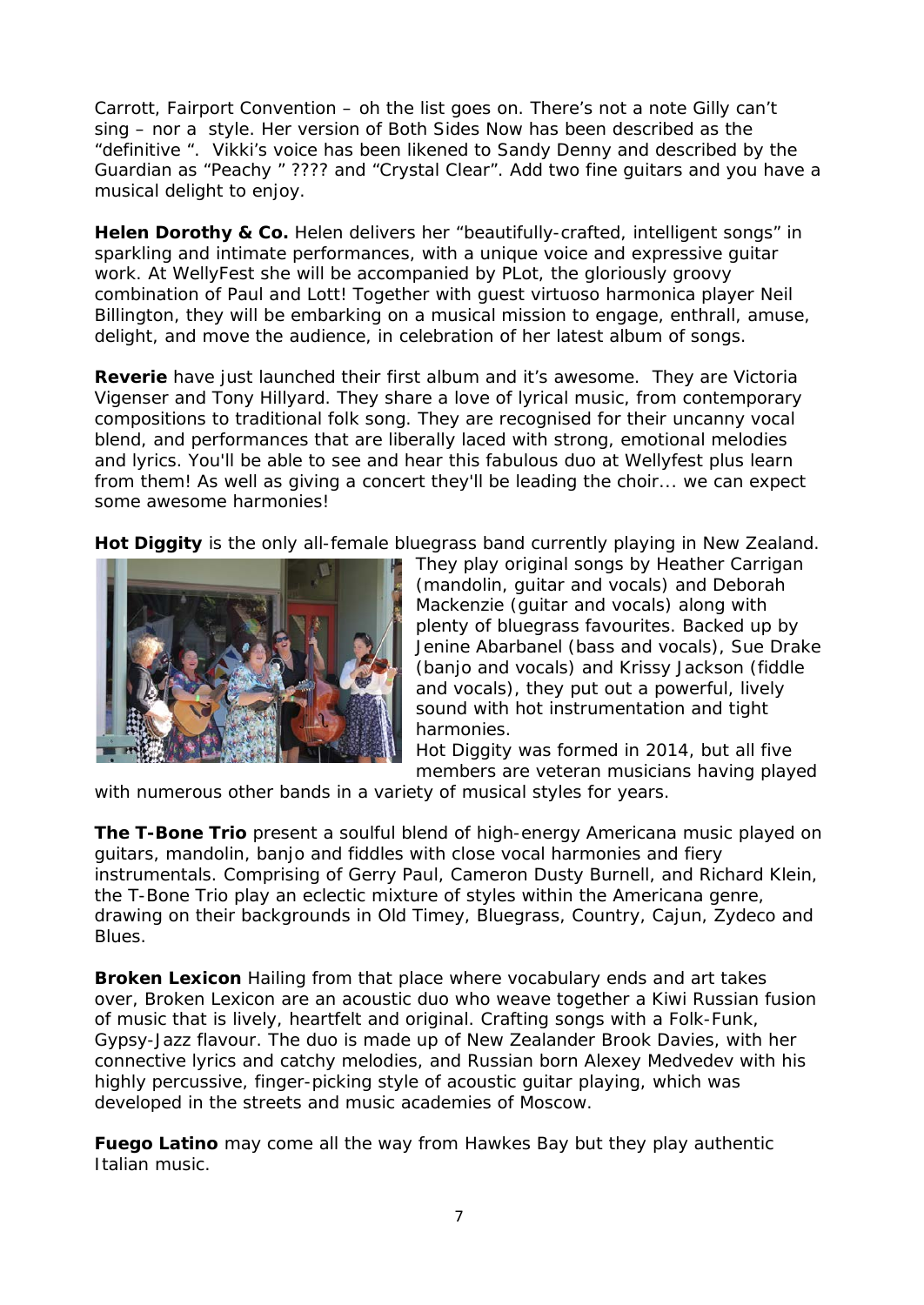**Ruth Mundy** is a musical poet, singing stories of love and loss, politics and protest. Combining frank lyrics with sweet melodies, Ruth will make you laugh and make you cry.b Originally from the UK but now living in New Zealand, Ruth has one EP, Don't Be A Monster, and is currently working on a new album

Loads of workshops and themed concerts too. Saturday night ceilidh, on site café, Craft beer and wine for sale.

Great kid's programme organized by **Roadworkz.**

You can just enjoy the concerts and meeting our guest artists or you can bring along your own instruments and play in the open mics and guest concerts.



Or you can join the Irish slow session - learning to play together. Led by Ted Cizadlo and Andy Linton. Always wanted to join in the sessions but not sure how? Join Ted and Andy and learn at Wellyfest 12.30 until 2.30 on Saturday 21 October. For more details check out the group page [https://www.facebook.com/groups/WellingtonSession/](https://www.facebook.com/groups/WellingtonSession/?fref=mentions)



**Overnight camping** encouraged in the beautiful surroundings of Brookfield, Wainuiomata. with toilets, showers and kitchen facilities available. Stay over and join in the jam sessions after the performances. Children's programme and dance workshops as well as music workshops led by our wonderful performers sharing their professional secrets.

**Weekend passes on sale now:** Registration prices have been held to the same as last year we've had to add a processing fee of \$3.80 to cover our banking costs. Adults \$130 for earlybird - book and pay by 30 September. Day passes will be available only on the gate. Check out the programme on the web site. www. [wellingtonfolkfestival.org.nz](http://www.wellingtonfolkfestival.org.nz/)

**7. West Auckland Acoustic Music Festival (WAAMfest),Blockhouse Bay, Auckland, 24-27 November**



Welcome in the summer with a fabulous weekend of music, song and dance. WAAMfest is an exciting new event this year, hosted by Titirangi Folk Music Club.

Motu Moana Scout Camp, 90 Connaught Street, Blockhouse Bay, Auckland

Indoor and outdoor venues

Large kitchen and hot showers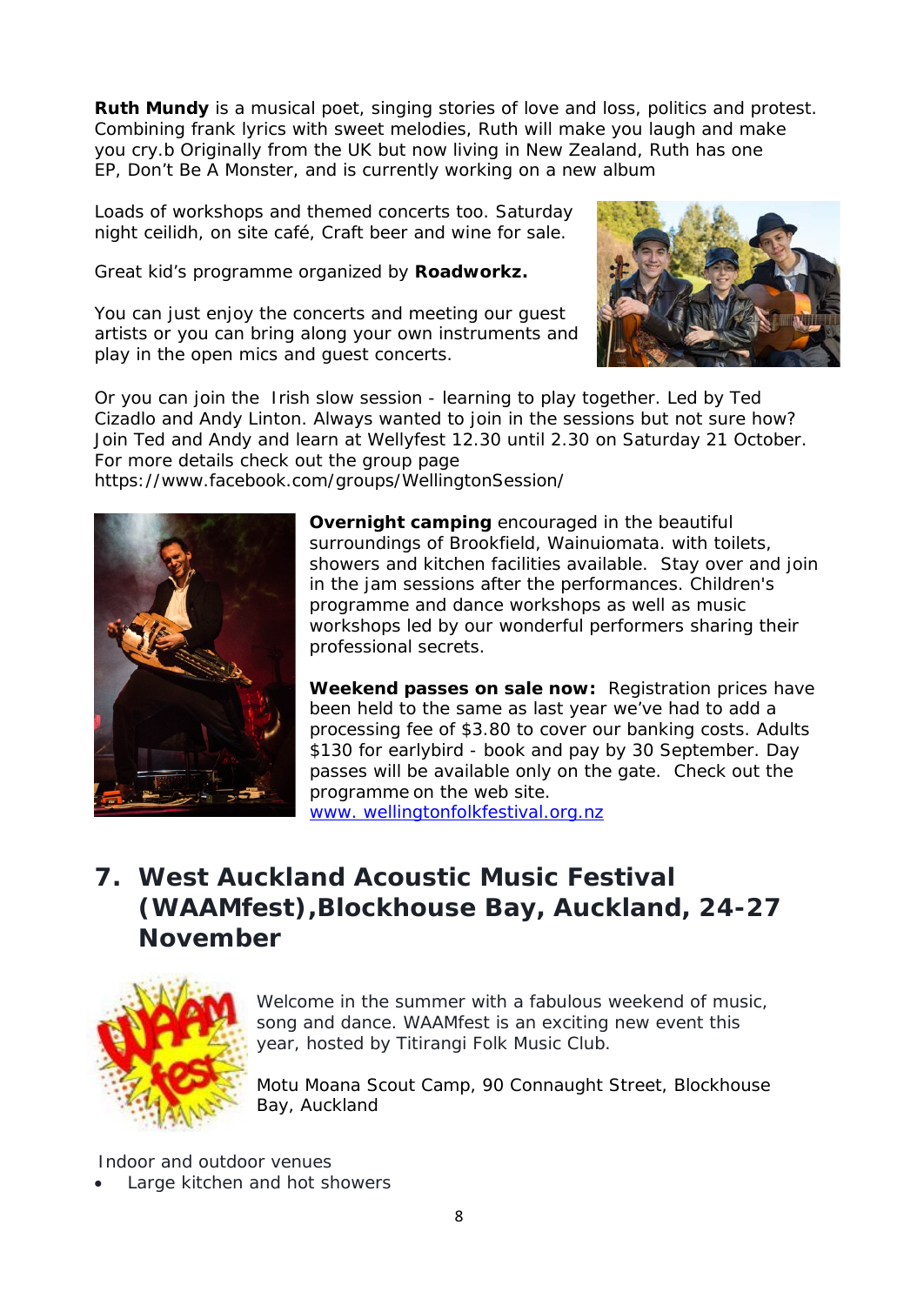- Outdoor fireplace with built-in seating for late night sessions
- Plenty of space for tents and campervans
- Bunks available at an extra cost
- Opportunities for singing, playing and listening to music and the spoken word
- Invitation concerts, blackboard concerts, workshops, jam sessions, dancing

#### **Prices:**

\$65.00 for adults \$60.00 for TFMC members \$30.00 15-18 years \$10.00 under 15

Bunks - Additional \$10.00 per person for the weekend (first come first served) Powered sites - A limited number of powered hard standing sites @ an additional \$10.00 for the weekend (first come first served).

One-hour slots can be pre-booked for workshops, concerts or other suitably folkie presentations. The venue for these sessions is totally acoustic (no sound system). If you are attending the festival and wish to book a space let us know what you can offer and provide us with the details. If we receive an abundance of applications, spots will be allocated at the discretion of Titirangi Folk Music Club committee to provide the most balanced programme.

For further information, to request a registration form or to apply for performance space please email [secretary@titirangilivemusic.co.nz](mailto:secretary@titirangilivemusic.co.nz)

## **8. Balladeer music noticeboard**

Where you can advertise your music-related items—lessons, instruments, gigs, band members wanted, etc.

### **a) An Exceptionally Busy Month for Plimmerton Up Close and Personal**



**2 September, 7:30** The inimitable **Owen Hugh**, 21 Gordon Road, Plimmerton. BYO drinks, call Annie 0274599376 for bookings \$10.00

**9 September, 7:30** All the way from Raglan come '**Wilkie Mac**'. 14 Taupo Cres, Plimmerton. BYO drinks, call Jannette 02102361951 for bookings. \$10.00

**23 September, 7:30** From the infamous Cardronna we host **Martin Curtis.** 21 Gordon Road,Plimmerton. BYO drinks,call Anne 0274599376 for bookings. \$15:00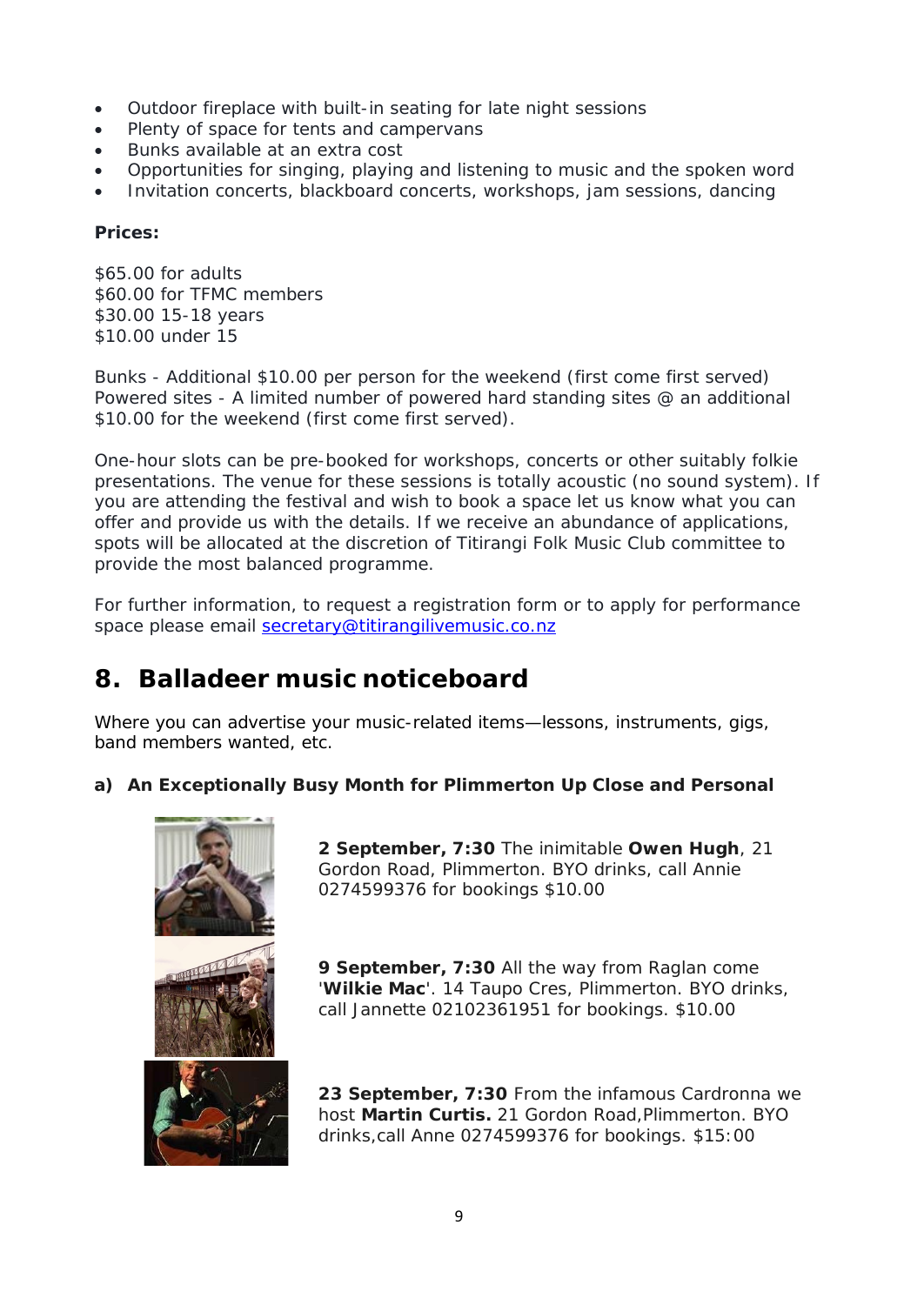#### **b) Trad Singing Session, Upstairs at the Sprig and Fern, Thorndon, Monday 11 September, 6:30 pm**

With Dave Barnes hosting, this session celebrates unaccompanied singing in traditional style. Fine beer and food to be had at the bar. Contact: Dave Barnes [david.barnes@xtra.co.nz](mailto:david.barnes@xtra.co.nz)

### **c) Gale Force Gospel, Riverslea Retreat, 8-10 September**



Join Galeforce Gospel for a weekend of gospel singing, Friday evening to Sunday afternoon. \$190, including meals and accommodation. Singing

gospel arrangements by Carol Shortis, Eric Dozier, and Tony Backhouse. Places are limited, book through [info@galeforcegospel.org.nz](mailto:info@galeforcegospel.org.nz)

#### **d) TaKeTiNa weekend with Tania Bosak, Thistle Hall, Cuba Street, Wellington, 22-24 September**



TaKeTiNa is a rhythm and singing technique for musicians. Places are limited. Enquiries & registrations to Carol Shortis, [info@carolshortis.com](mailto:info@carolshortis.com)

| 7-9.30pm   Full weekend, 20 early bird places \$160 |
|-----------------------------------------------------|
| 10.30am - 6pm   Concession \$180                    |
| 10.30am - 5.30pm   Full price \$220                 |
| \$25 Friday night taster                            |
|                                                     |

#### **e) Wellington Tune Weekend with Vic University Folk Club, Aro Valley Community Hall, 48 Aro Street, 29 September to 1 October**

The Victoria University Folk Music Club is hosting a weekend of music from 29 September to 1 October in Wellington. Headlining in the Friday night concert are the wonderful Gillian Boucher and Bob McNeil, with some material from their new album. Support from a new local band, Buíon.

Saturday night features a ceilidh with the Vic Uni ceilidh band and we've booked session space on Saturday and Sunday. Workshops on Saturday to be confirmed, but we'll be offering a crash course in playing for ceilidhs and a chance to join the band on Saturday.

[www.vicfolktunefest.wordpress.com](https://owa.massey.ac.nz/owa/redir.aspx?C=l6lLGppzDFxPX8oC0y0BDqG-_KDl0JWf2dYsdZNRF2oqkWMjHvHUCA..&URL=http%3a%2f%2fwww.vicfolktunefest.wordpress.com)  Hope to see you there! James McNamara

#### **f) Want To Review For The Balladeer?**

We have a handful of willing writers who regularly get shoulder tapped to review AR concerts and we are very grateful to them. The AR Committee is offering a free concert ticket to anyone who reviews a concert for the Balladeer. It is great to hear a range of voices and opinions, so if you are interested please contact Philippa [balladeer@acousticroutes.org.nz](mailto:balladeer@acousticroutes.org.nz)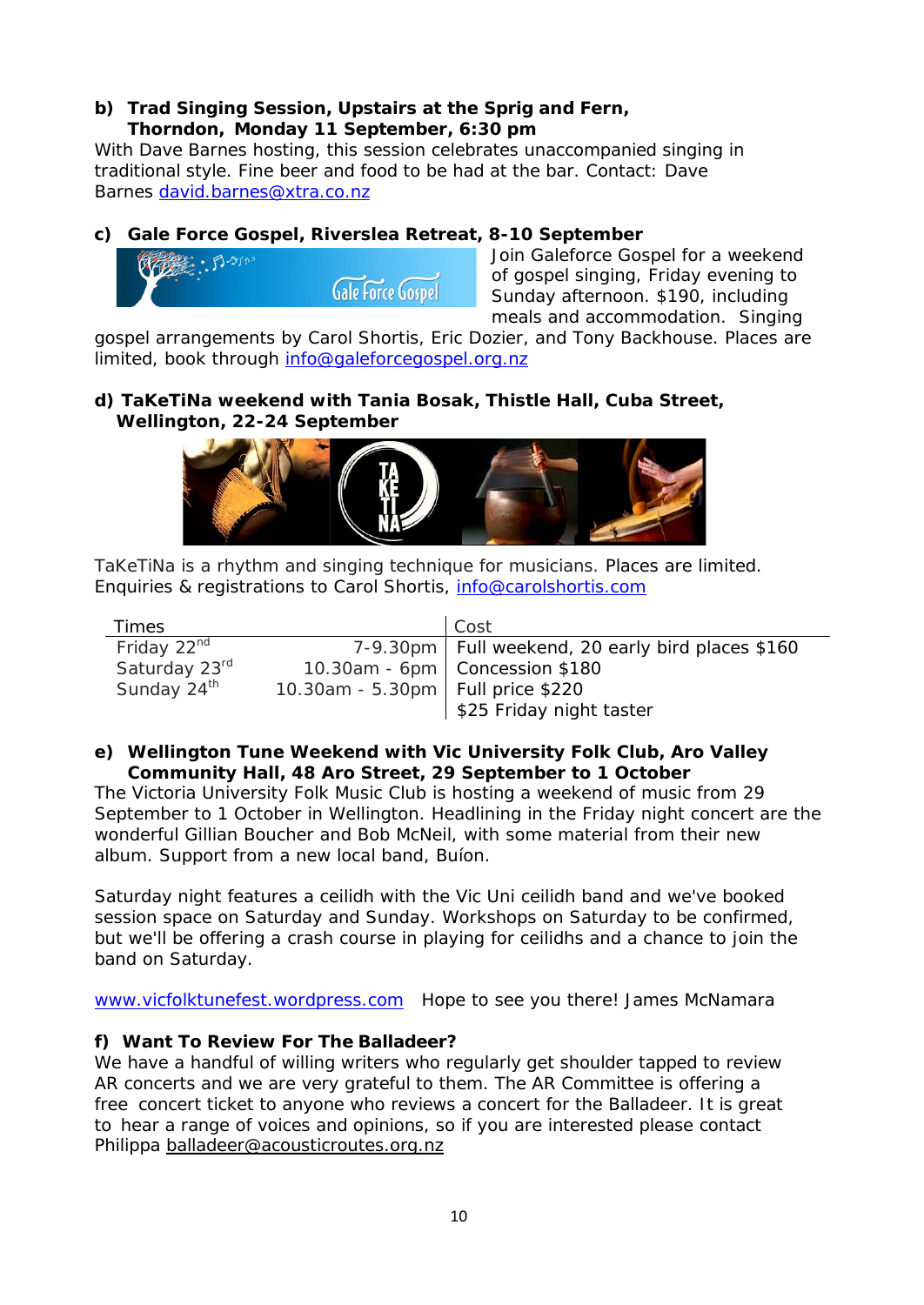# **9. Want to perform?**



AR Committee would like to hear from you if you are interested in performing at our events, including support acts for our monthly concerts. Contact us [performers@acousticroutes.org.nz](mailto:performers@acousticroutes.org.nz)

# **10. About Acoustic Routes**

Acoustic Routes (Wellington Folk Centre Incorporated) is a club for people who enjoy playing and listening to folk and acoustic styles of music.

The fourth Thursday of the month generally features a concert, usually with a visiting artist and support acts from amongst our membership. Check the website or the Balladeer for updates about the venue.

Membership of Acoustic Routes costs \$25 a year for individuals, \$40 for couples or families, or \$15 for students and beneficiaries – and as we're now into the second half of the financial year, all membership rates are now only half price to join from now until June 2017. Membership entitles you to door-charge discounts at Acoustic Routes events, at events put on by most other folk clubs, and at Alistair's Music. Members get priority access to performance opportunities, and can have input into the club's activities. To join, email [treasurer@acousticroutes.org.nz.](mailto:treasurer@acousticroutes.org.nz)

Acoustic Routes publishes this newsletter (The Balladeer) at the start of every month, and also an acoustic gig guide for the Wellington region (Acoustic Routes update). You can [subscribe](http://eepurl.com/mP90b) online, or contact [publicity@acousticroutes.org.nz](mailto:publicity@acousticroutes.org.nz)

## **11. Acoustic Routes contacts**

**President:** Murray Kilpatrick [president@acousticroutes.org.nz](mailto:president@acousticroutes.org.nz)

**Correspondence**: Kevin Ikin [secretary@acousticroutes.org.nz](mailto:secretary@acousticroutes.org.nz)

**Treasurer/Membership**: Liz Auchinvole

[treasurer@acousticroutes.org.nz](mailto:treasurer@acousticroutes.org.nz) **Balladeer**: Philippa Boy

[balladeer@acousticroutes.org.nz](mailto:balladeer@acousticroutes.org.nz)

**Acoustic Routes update email**: Murray Kilpatrick [president@acousticroutes.org.nz](mailto:president@acousticroutes.org.nz)

**Performance opportunities:** [performers@acousticroutes.org.nz](mailto:performers@acousticroutes.org.nz)

**Postal address**: PO Box 27-191 Marion Square, Wellington, New Zealand.

**Website**: [www.acousticroutes.org.nz](http://www.acousticroutes.org.nz/)

**Facebook:** [www.facebook.com/Acoustic-Routes/89128457590/](http://www.facebook.com/Acoustic-Routes/89128457590)home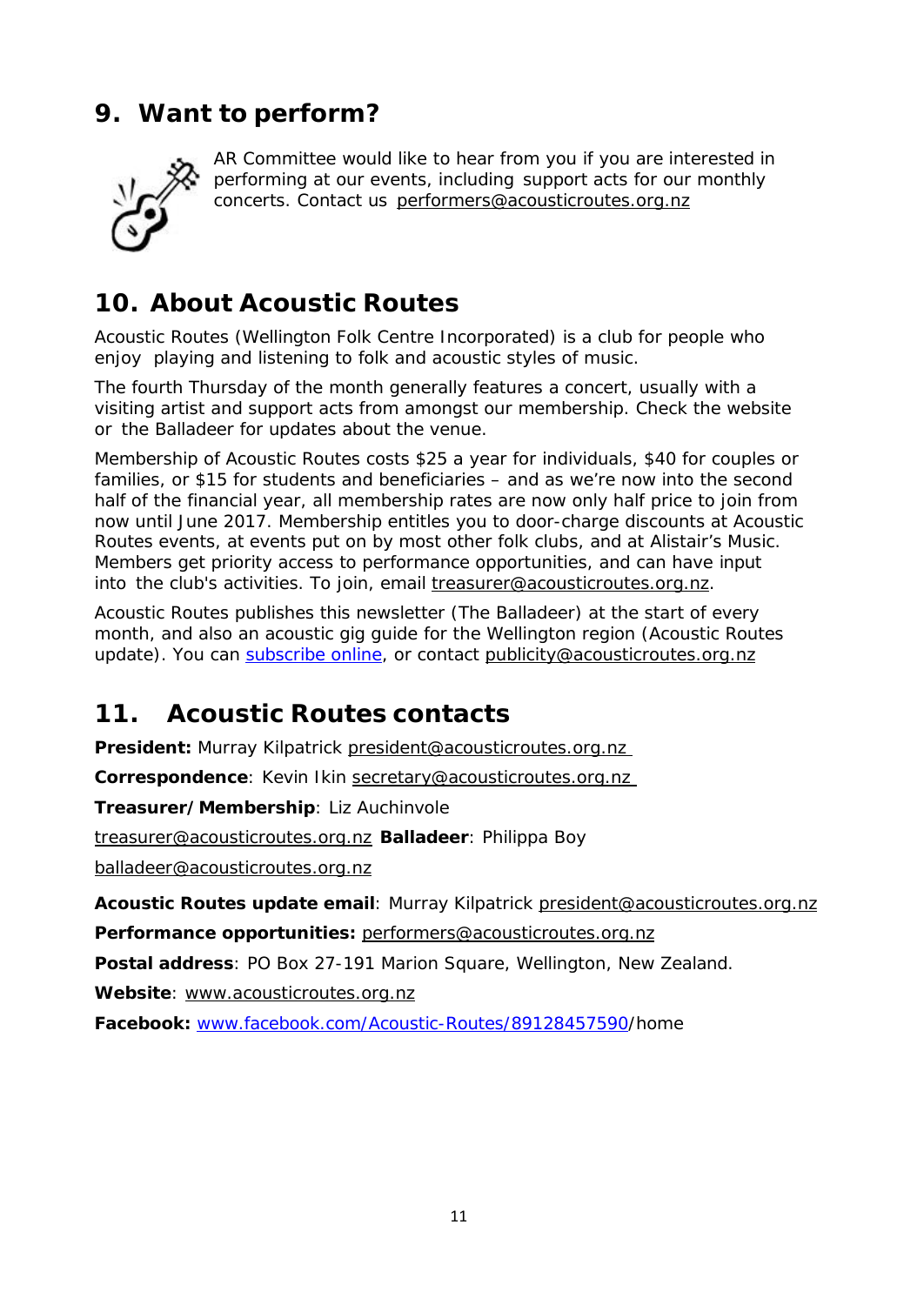### **12. Acoustic Routes membership, July 1, 2017 – June 30, 2018**

| Single                                               | \$25 |
|------------------------------------------------------|------|
| Double/family (children under 18)                    | \$40 |
| Other (Student, life member partners, beneficiaries) | \$15 |

#### **What being a member gives you**

- An annual programme of concerts by top-class musicians
- Regular performance opportunities at a range of other musical events
- Regular communications about what's on all put together by a Committee elected by you
- a Membership Card that provides:
	- − Discounted entry to club events and concerts
	- − Discounted entry to participating folk clubs
	- − Discounts on selected items at Alistair's Music, Cuba Street
	- − Voting rights at the AGM or any subsequent SGM

#### **Payment options**

- 1. Complete this form and post it with a cheque made out to Wellington Folk Centre, P.O. Box 27-191, WELLINGTON 6141
- 2. Pay by internet banking to 'Wellington Folk Centre Inc.': ANZ account 01 0505 0182241 00 (*ensure your name is included for refer*ence) and simultaneously forward your details (as below) to [treasurer@acousticroutes.org.nz .](mailto:treasurer@acousticroutes.org.nz)
- **3.** Hand your form plus payment to a committee member at an Acoustic Routes event.

### **If you do not already get The Balladeer and email update please register for them on the home page of [www.acousticroutes.org.nz](http://www.acousticroutes.org.nz/)**

**..............**……………………………………………………………………………………………………………

PLEASE COMPLETE: many thanks for your support

Amount paid:  $\frac{1}{2}$  \$\_\_\_\_\_\_\_\_\_\_\_\_\_\_Choose one: Single, Double /Family, Other Donation:

\$\_\_\_\_\_\_\_\_\_\_(Wellington Folk Centre is a registered charity and

donations of \$5.00 or more are tax-deductible. A receipt will be issued.)

Payment has been made by cheque/direct credit/other

NAME(S): The state of the state of the state of the state of the state of the state of the state of the state of the state of the state of the state of the state of the state of the state of the state of the state of the s

POSTAL ADDRESS:

POSTCODE: Phone number Phone number POSTCODE:

YOUR CURRENT E-MAIL ADDRESS: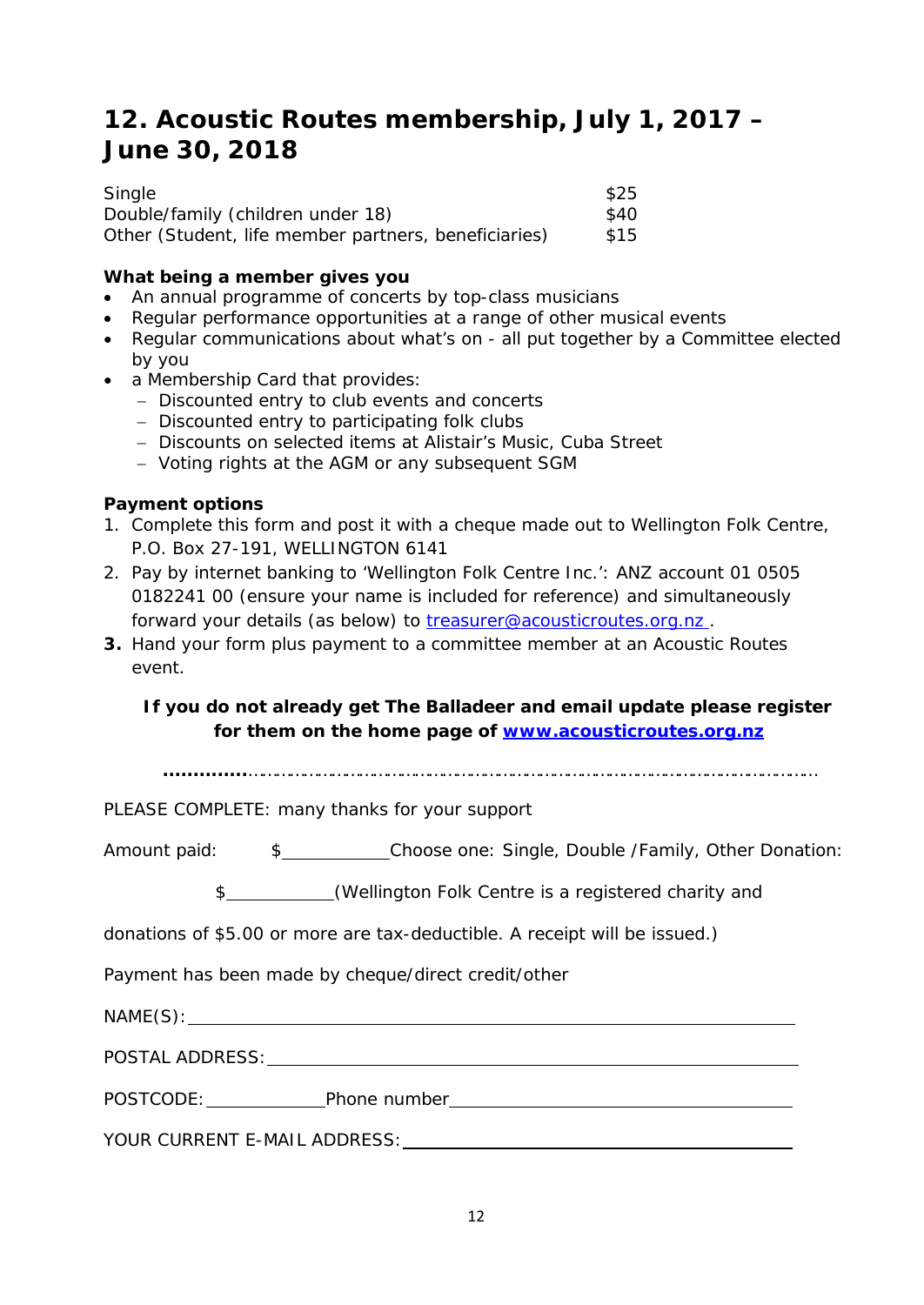### **13. Other regular folk events/contacts in the region**

Ceol Alba Scottish Music Club

When: 4th Friday of month, 7.30 - 9.30pm. A club for playingand/or listening to (mostly) traditional Scottish music. Sheet music supplied or downloadable.

Where: Lower

Hutt. Cost: \$5

per night

Contact: Lynne Scott, 04 565 0164 [lynne@scott.gen.nz](mailto:lynne@scott.gen.nz)

International Folkdancing<br>When: Every Wednesd

Every Wednesday from February to December, 7.30 to 9.15 Where: Tarrant Dance Studios, 125 Cuba St, Wellington

Contact: Cashy Yates (04) 569 1618 [cashy@ihug.co.nz](mailto:cashy@ihug.co.nz)

Kapiti Live Music Club

When: 2nd Wednesday of the month, an acoustic social evening for listening and/or singing and playing, from 7:30.

Where: Paul and Kimbra's; 3 Jade Lane, Paraparaumu. Off the east end Mazengarb Road as it changes name and turns toward KapitiRoad.

Contact: [enquiry@klmc.org.nz](mailto:enquiry@klmc.org.nz) a[nhttp://www.klmc.org.nz](http://www.klmc.org.nz/)

Kelburn Pub Live Music

When: Live music every Sunday 3-5 pm.

Sunday Roots on the first Sunday of each Month, 4-7pm. Hosted by Pip Payne and featuring a different guest artist each month. Details: 'Sunday roots' on Facebook.

Contact the Pub if you are interested in performing.

Levin Folk Club<br>When: 2nd F

- 2nd Friday of month, 7.30 pm, blackboard concert plus quest artist. Entry:Members \$5, Non-Members \$10, Children \$3 (includes supper) 4th Friday of month, 7.30 pm, acoustic night.
- Where: Horowhenua, Scottish Society and Pipe Band hall, cnr Bartholomew Rd and Middlesex St.
- Bookings: Dale Webb [dalewebb@clear.net.nz](mailto:dalewebb@clear.net.nz)
- Website: [www.levin-folk-music-club.org.nz](http://www.levin-folk-music-club.org.nz/)

Facebook: Levin Folk Music

Mainly Acoustic Music Club

When: (Mostly) every 2nd Tuesday of the month, 7.30pm Where: Mayfair Cafe, 116 Main Street, Upper Hutt Contact: Kevin & Sue Meehan (04) 970 4008 For enquiries or newsletter email [harrier@paradise.net.nz](mailto:harrier@paradise.net.nz)

Morris dancing: Dave Barnes<http://www.morrisdancing.org.nz/>